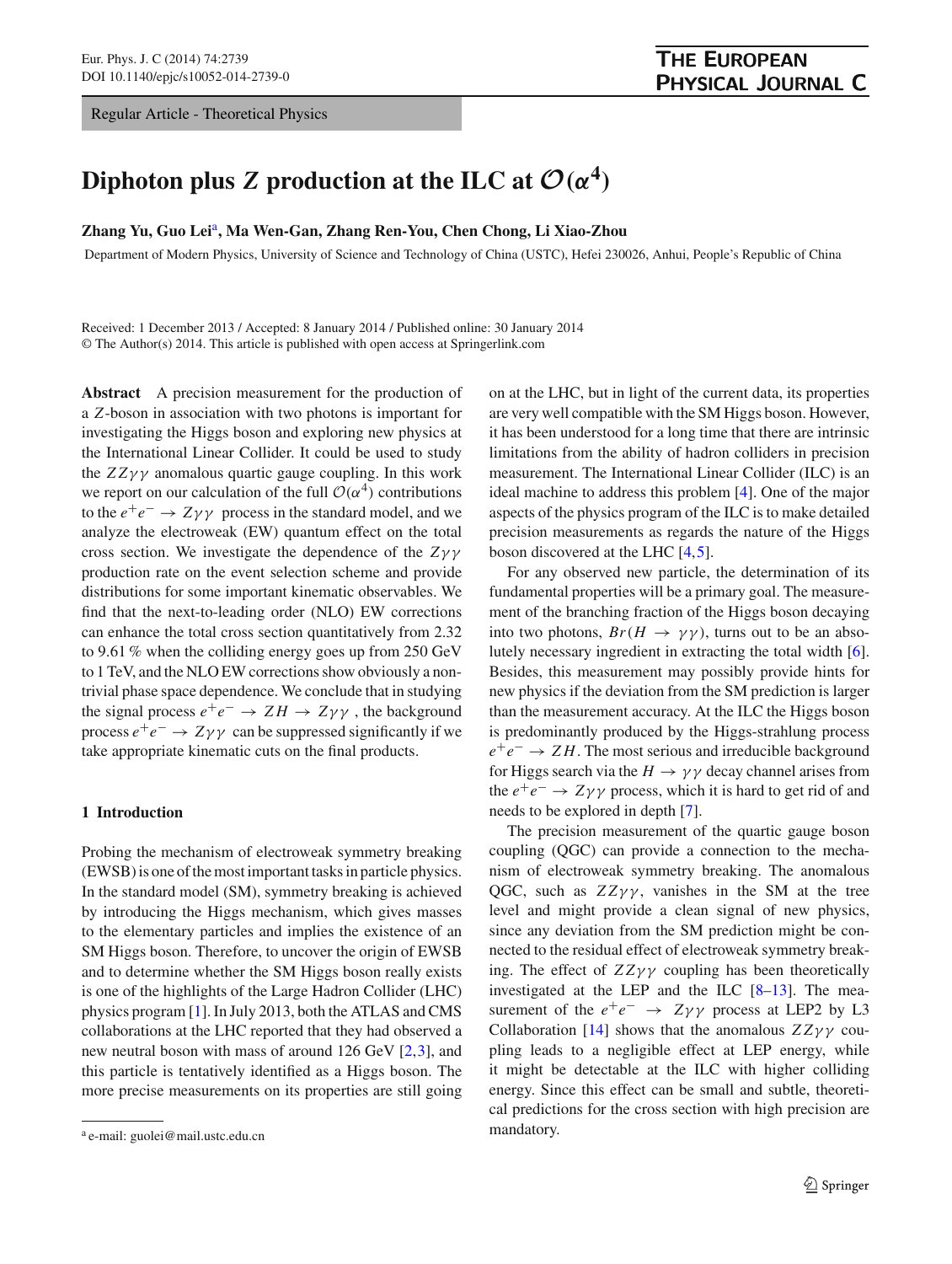At the ILC, the accuracy of the cross section measurement for the triple gauge bosons production process could reach per mille level. It is necessary to presume upon an accurate theoretical calculations to match the experimental accuracy. Thus good theoretical predictions beyond leading order (LO) are indispensable. In the last few years, a lot of work contributed to the phenomenological studies in the SM up to the QCD next-to-leading order (NLO) on triple gauge boson production processes at hadron colliders [\[15](#page-7-11)[–23](#page-7-12)]. Most recently, the calculation of the NLO electroweak (EW) correction to the  $W^+W^-Z$  production at the LHC was present in Ref. [\[24](#page-7-13)]. The NLO EW calculations to the *W*+*W*− *Z* and *ZZZ* productions at the ILC were provided in Refs. [\[25](#page-7-14)[–27\]](#page-7-15), while a prediction for the *Z* production associated with two photons at the ILC in the NLO EW precision is still missing.

In this paper, we investigate the complete NLO EW corrections to the  $e^+e^- \rightarrow Z\gamma\gamma$  process at the ILC in the SM. The rest of the paper is organized as follows: In the following section we present the LO and NLO EW analytical calculations for the  $e^+e^- \rightarrow Z\gamma\gamma$  process. The numerical results and discussions are given in Sect. [3.](#page-2-0) Finally, we will give a short summary.

#### **2 Analytical calculations**

The LO and NLO EW calculations for the  $e^+e^-$ *Z*γ γ process in the SM are presented in this section by using the 't Hooft–Feynman gauge. We apply FeynArts-3.7 package [\[28\]](#page-7-16) to automatically generate the Feynman diagrams and the FormCalc-7.2 program [\[29\]](#page-7-17) to algebraically simplify the corresponding amplitudes. In our calculations we neglect the contributions of the Feynman diagrams which involve the  $H-e-\bar{e}$ ,  $G^0-e-\bar{e}$ ,  $G^+-e-\bar{\nu}_e$  or  $G^-\nu_e-\bar{e}$  vertices, because the Yukawa coupling strength of Higgs/Goldstone to fermion pair is proportional to the fermion mass.

We denote the process

$$
e^+(p_1) + e^-(p_2) \to Z(p_3) + \gamma(p_4) + \gamma(p_5), \tag{2.1}
$$

where  $p_i(i = 1, 5)$  represent the four-momenta of the initial and final particles. There are six generic tree-level Feynman diagrams for the  $e^+e^- \rightarrow Z\gamma\gamma$  process, and some of them are depicted in Fig. [1.](#page-1-0) The LO cross section for the  $e^+e^- \rightarrow$ *Z*γ γ process can be obtained as

$$
\sigma_{LO} = \frac{1}{2!} \frac{(2\pi)^4}{2s} \int d\Phi_3 \overline{\sum_{spin}} |\mathcal{M}_{LO}|^2,
$$
 (2.2)

where  $M_{\text{LO}}$  is the LO amplitude, the factor  $\frac{1}{2!}$  comes from the two identical final photons and the bar over summation recalls averaging over the initial spins. The phase space element of the final three particles is defined as



<span id="page-1-0"></span>**Fig. 1** The tree-level Feynman diagrams for the  $e^+e^ Z\gamma\gamma$  process. The graphs with the exchange of the final two photons are not drawn



<span id="page-1-1"></span>**Fig. 2** The pentagon diagrams for the  $e^+e^- \rightarrow Z\gamma\gamma$  process which are calculated by using the codes with quadruple precision. The diagrams with exchanging the final two photons are not drawn

$$
d\Phi_3 = \delta^{(4)}\left(p_1 + p_2 - \sum_{i=3}^5 p_i\right) \prod_{i=3}^5 \frac{d^3 \vec{p}_i}{(2\pi)^3 2E_i}.
$$
 (2.3)

The virtual EW correction to the  $e^+e^- \rightarrow Z\gamma\gamma$  process at  $\mathcal{O}(\alpha^4)$  involves 1003 diagrams, including 36 self-energy diagrams, 472 triangles, 418 boxes, 47 pentagons and 30 counterterm graphs. The most complicated topology involved in the EW one-loop contribution contain 5-point integrals up to rank 4, which are deduced by using the reduction method in Ref. [\[30](#page-7-18)]. The numerical calculations of *n*-point ( $n < 4$ ) tensor integrals are implemented by using the Passarino– Veltman reduction algorithm [\[31\]](#page-7-19). We adopt mainly the LoopTools-2.8 package [\[29](#page-7-17)] for the numerical calculations of the scalar and tensor integrals. In order to avoid instability in the numerical calculations of the 5-point tensor integrals of rank 4, we developed the program coded in Fortran77 with quadruple precision for the numerical calculation of the pentagons shown in Fig. [2.](#page-1-1) The virtual EW correction to the *e*+*e*<sup>−</sup> → *Z*γ γ process can be expressed as

$$
\Delta \sigma_v = \frac{1}{2!} \frac{(2\pi)^4}{2s} \int d\Phi_3 \overline{\sum_{\text{spin}}} 2Re \left\{ \mathcal{M}_v \mathcal{M}_{\text{LO}}^* \right\},\tag{2.4}
$$

where  $\mathcal{M}_v$  is the amplitude of all the virtual EW correction Feynman diagrams.

The one-loop Feynman diagrams with possible Higgs and *Z*-boson on-shell effects for the  $e^+e^ \rightarrow$  *Z*γγ process are shown in Fig. [3.](#page-2-1) Due to the Landau–Yang theorem [\[32](#page-7-20)[,33](#page-8-0)], the contribution from Fig.  $3(2)$  $3(2)$  is vanished. The interference between the amplitude of Fig. [3\(](#page-2-1)1) and the LO amplitude leads to a propagator factor of  $\frac{1}{(M_{\gamma\gamma}^2 - M_H^2)}$ , which is divergent in the vicinity of  $M_{\gamma\gamma}^2 \sim M_H^2$ . We regulate it by making the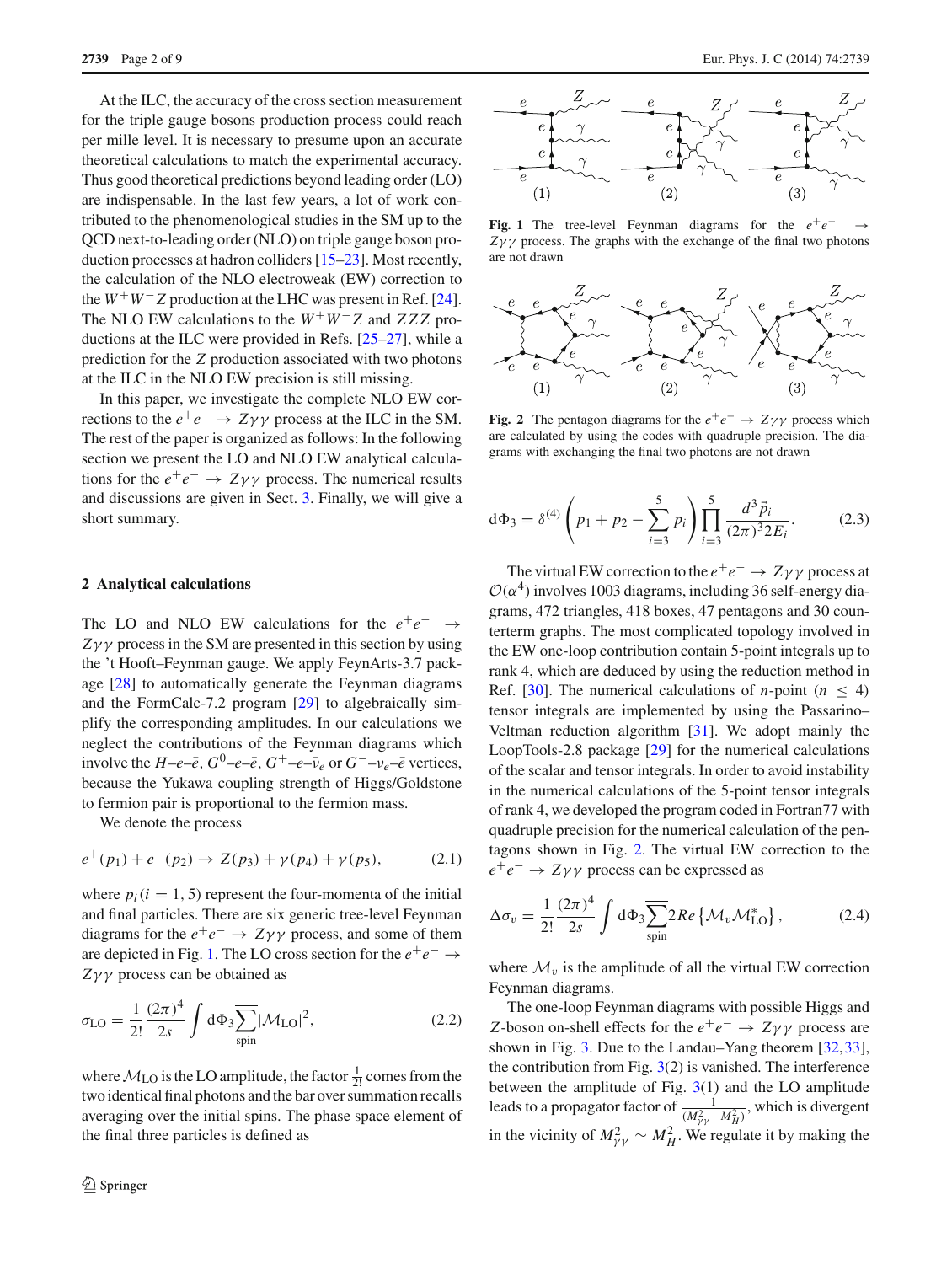

<span id="page-2-1"></span>**Fig. 3** The one-loop diagrams with possible on-shell internal Higgs or *Z*-boson for the  $e^+e^- \rightarrow Z\gamma\gamma$  process

replacement of  $\frac{1}{(M_{\gamma\gamma}^2 - M_H^2)} \rightarrow \frac{1}{(M_{\gamma\gamma}^2 - M_H^2 + iM_H\Gamma_H)}$ . We find that the contribution of this interference term is so tiny that it can be ignored in the total NLO EW correction.

The amplitude for all the one-loop Feynman diagrams contains both the ultraviolet (UV) and the infrared (IR) singularities. We adopt the dimensional regularization scheme [\[34](#page-8-1)], in which the dimensions of spinor and space-time manifolds are extended to  $D = 4 - 2\epsilon$  to regularize the UV divergences in loop integrals, and the IR singularities are regulated by adopting infinitesimal fictitious photon mass as it commonly is applied to photon radiation in EW processes. The relevant fields are renormalized by adopting the onmass-shell (OMS) renormalization scheme and the explicit expressions for the renormalization constants are detailed in Refs. [\[35](#page-8-2),[36](#page-8-3)]. As we expect, the UV divergence contained in the loop virtual amplitude can exactly be canceled by that in the counterterm amplitude.

In order to get an IR-finite cross section for the *e*+*e*<sup>−</sup> → *Z*γ γ process at the EW NLO, we consider the real photon emission process  $e^+(p_1) + e^-(p_2) \to Z(p_3) + \gamma(p_4) + \gamma(p_5)$  $\gamma(p_5) + \gamma(p_6)$ . The contribution of the real photon emission process has the form as

$$
\Delta \sigma_{\text{real}} = \frac{1}{3!} \frac{(2\pi)^4}{2s} \int d\Phi_4 \overline{\sum_{\text{spin}}} |\mathcal{M}_{\text{real}}|^2, \tag{2.5}
$$

where  $\frac{1}{3!}$  is due to the final three identical photons. The phase space element of the four particles is defined as

$$
d\Phi_4 = \delta^{(4)}\left(p_1 + p_2 - \sum_{i=3}^6 p_i\right) \prod_{j=3}^6 \frac{d^3 \vec{p}_j}{(2\pi)^3 2E_j}.
$$
 (2.6)

By employing the dipole subtraction method we extract the IR singularities from the real photon emission correction and combine them with the virtual contribution. In this method the IR finite real correction is obtained by subtracting an auxiliary function from the squared amplitude of the real photon emission process before integrating over phase space due to the subtraction function having the same singular structure as the squared amplitude pointwise in phase space. The subtracted term is added again after analytical integration over the bremsstrahlung photon phase space. The dipole subtraction formalism is a process independent approach which

was first presented by Catani and Seymour for QCD with massless partons [\[37](#page-8-4)[–39](#page-8-5)] and subsequently was generalized to photon radiation off charged particles with arbitrary mass by Dittmaier [\[40](#page-8-6)]. In our calculations, we follow the approach of Ref. [\[40](#page-8-6)], and we check the independence on the parameter  $\alpha \in (0, 1]$ , which essentially controls the region of dipole phase space, such as  $\alpha = 1$  means the full dipole subtraction being considered [\[41](#page-8-7)[–43](#page-8-8)]. Then the cancelation of IR singularities is verified and the result shows that the NLO EW corrected cross section for the  $e^+e^- \rightarrow Z\gamma\gamma$  process is independent on the IR regulator  $m<sub>v</sub>$  in our calculation.

To analyze the origin of the NLO EW corrections clearly, we calculate the photonic (QED) and the genuine weak corrections separately. The QED correction includes two parts: the QED virtual correction  $\Delta \sigma_v^{\text{QED}}$ , which comes from the diagrams with virtual photon exchange loop and the corresponding QED parts of the counterterms, and the real photon emission correction  $\Delta \sigma_{\text{real}}$ . The rest of the virtual electroweak correction part is called the weak correction  $\Delta \sigma_v^W$ . Therefore, the full NLO EW corrected cross section can be expressed as

$$
\sigma_{\rm NLO} = \sigma_{\rm LO} + \Delta \sigma_v + \Delta \sigma_{\rm real} = \sigma_{\rm LO} + \Delta \sigma_v^{\rm QED} + \Delta \sigma_v^{\rm W} + \Delta \sigma_{\rm real}
$$
  
=  $\sigma_{\rm LO} + \Delta \sigma^{\rm QED} + \Delta \sigma_v^{\rm W} = \sigma_{\rm LO} (1 + \delta^{\rm QED} + \delta^{\rm W})$   
=  $\sigma_{\rm LO} (1 + \delta^{\rm EW}),$  (2.7)

where the  $\delta^{QED}$ ,  $\delta^{W}$  and  $\delta^{EW}$  are the pure QED, genuine weak and full EW relative corrections, respectively.

# <span id="page-2-0"></span>**3 Numerical results and discussions**

#### 3.1 Input parameters and kinematic cuts

For the numerical evaluation we adopt the  $\alpha$ -scheme and take the following SM input parameters [\[44](#page-8-9)]:

$$
M_W = 80.398 \text{ GeV}, M_Z = 91.1876 \text{ GeV}, \Gamma_Z = 2.4952 \text{ GeV}
$$
  
\n
$$
m_e = 0.510998929 \text{ MeV}, m_\mu = 105.6583715 \text{ MeV},
$$
  
\n
$$
m_\tau = 1.77682 \text{ GeV},
$$
  
\n
$$
m_u = 66 \text{ MeV}, m_c = 1.275 \text{ GeV}, m_t = 173.5 \text{ GeV},
$$
  
\n
$$
m_d = 66 \text{ MeV}, m_s = 95 \text{ MeV}, m_b = 4.65 \text{ GeV}.
$$
 (3.1)

We take the fine structure constant  $\alpha(0) = 1/137.035999074$ defined in the Thomson limit. The current masses for light quarks  $(m_u$  and  $m_d$ ) can reproduce the hadronic contribution to the shift in the fine structure constant  $\alpha(M_Z)$  [\[45\]](#page-8-10). We take the Higgs boson mass as  $M_H = 126$  GeV, and its decay width is estimated by using the HDECAY program [\[46\]](#page-8-11). The CKM matrix, whose matrix elements appear only in the loop contribution, is set to be the unity matrix.

We apply the Cambridge/Aachen (C/A) jet algorithm [\[47\]](#page-8-12) to photon candidates. For a three-photon event originat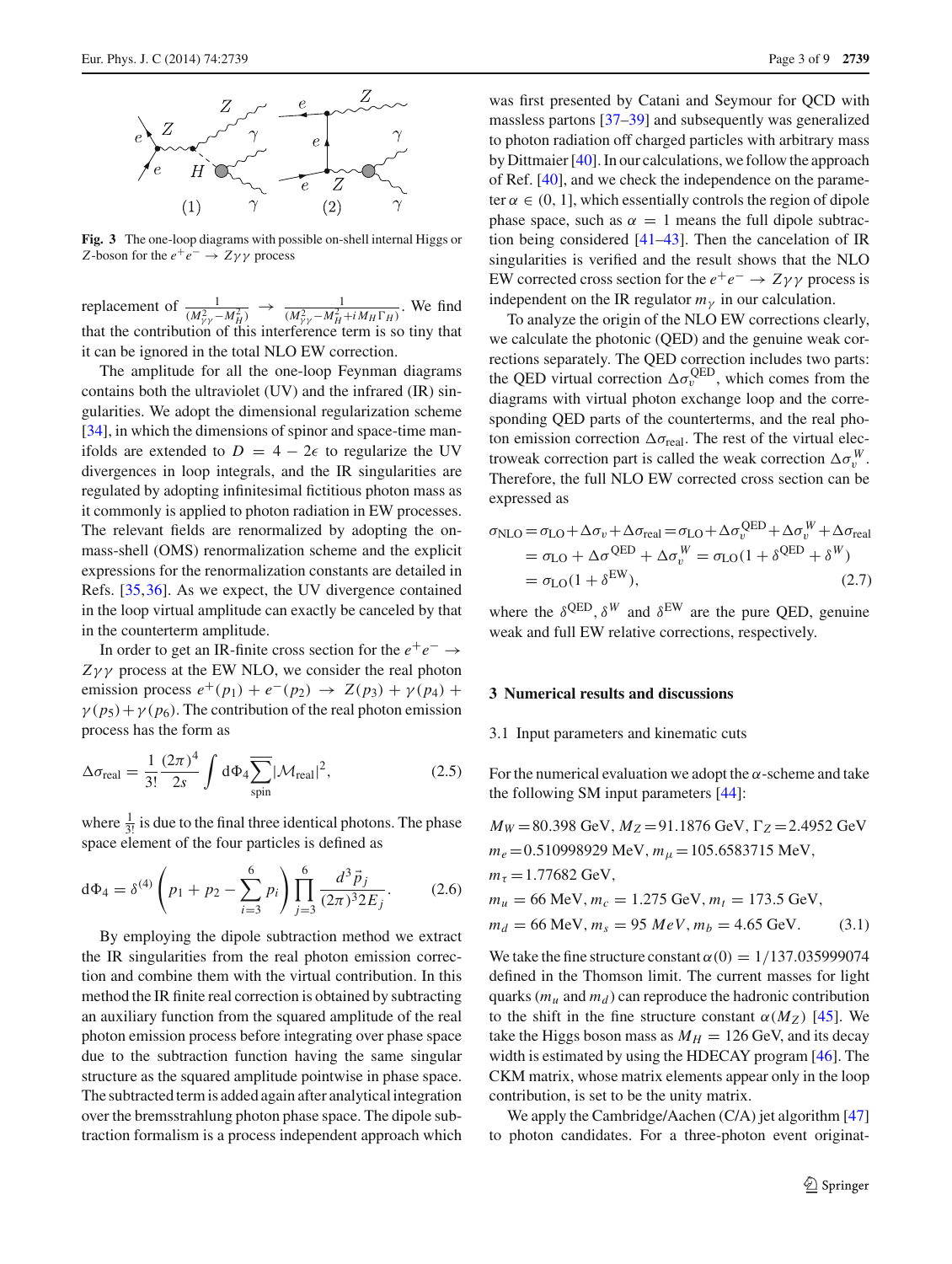<span id="page-3-1"></span>**Fig. 4 a** The LO, NLO EW and the pure NLO QED corrected cross sections  $(\sigma_{\text{LO}}, \sigma_{\text{NLO}}, \sigma_{\text{NLO}}^{\text{QED}})$  for the  $e^+e^- \rightarrow Z\gamma\gamma$  process as the functions of the colliding energy  $\sqrt{s}$  in the 'inclusive' event selection scheme at the ILC. **b** The corresponding NLO EW and pure NLO QED relative corrections ( $\delta^{\text{EW}}, \delta^{\text{QED}}$ )



<span id="page-3-2"></span>**Table 1** The total LO, NLO EW, pure NLO QED corrected integrated cross sections  $(\sigma_{\text{LO}}, \sigma_{\text{NLO}})$  and  $\sigma_{\text{NLO}}^{\text{QED}}$ ), and the corresponding EW and QED relative corrections ( $\delta^{\rm EW}$  and  $δ$ <sup>QED</sup>) for the *e*<sup>+</sup>*e*<sup>−</sup> → *Zγγ* process in the 'inclusive' event selection scheme

| $\sqrt{s}$ (GeV) | $\sigma_{LO}(fb)$ | $\sigma_{\text{NLO}}(fb)$ | $\sigma_{\text{NLO}}^{\text{QED}}(fb)$ | $\delta^{\text{EW}}(\%)$ | $\delta^{\text{QED}}(\% )$ |
|------------------|-------------------|---------------------------|----------------------------------------|--------------------------|----------------------------|
| 250              | 159.05(4)         | 162.73(13)                | 157.39(18)                             | 2.32                     | $-1.04$                    |
| 300              | 133.41(4)         | 139.71(12)                | 135.79(17)                             | 4.72                     | 1.79                       |
| 400              | 93.12(3)          | 99.61(7)                  | 97.65(9)                               | 6.97                     | 4.86                       |
| 500              | 68.74(2)          | 74.25(4)                  | 73.40(5)                               | 8.02                     | 6.77                       |
| 600              | 53.18(2)          | 57.76(5)                  | 57.54(7)                               | 8.61                     | 8.20                       |
| 700              | 42.62(1)          | 46.46(3)                  | 46.63(4)                               | 9.00                     | 9.42                       |
| 800              | 35.07(1)          | 38.32(3)                  | 38.75(3)                               | 9.27                     | 10.48                      |
| 900              | 29.47(1)          | 32.25(3)                  | 32.84(3)                               | 9.42                     | 11.42                      |
| 1000             | 25.12(1)          | 27.53(3)                  | 28.23(3)                               | 9.61                     | 12.39                      |

ing from the real emission correction, if the two final photons with the smallest separation *R* satisfy the constraint of  $R = \sqrt{\Delta y^2 + \Delta \phi^2} < 0.4$ , where  $\Delta y$  and  $\Delta \phi$  are the differences of rapidity and azimuthal angle between the two photons, we combine this pair of photons as one new photon track and this event is called a 'two-photon' event including the merged photon with four-momentum  $p_{ij,\mu} = p_{i,\mu} + p_{j,\mu}$ , and contrariwise, it is called a 'three-photon' event. In our calculation we consider only the 'two-photon' and 'threephoton' events with all the final photons satisfying the constraints as

<span id="page-3-0"></span>
$$
p_T^{\gamma} \ge 15 \text{ GeV}, \quad |y_{\gamma}| \le 2.5, \quad R_{\gamma\gamma} \ge 0.4. \tag{3.2}
$$

Thereby we can exclude the inevitably infrared (IR) singularity at the tree level. We name the photon in one event with the largest photon transverse energy as the leading photon, while the photon with the next-to-largest photon transverse energy is named as the subleading photon. In the 'inclusive' event selection scheme we collect all the 'two-photon' and 'three-photon' events with the limitations on photons shown in Eq. [\(3.2\)](#page-3-0). In the 'exclusive' event selection scheme, we include only the so-called 'two-photon' events satisfying the constraints as shown in Eq.  $(3.2)$ . In following discussion we adopt the 'inclusive' scheme for event selection as default unless otherwise stated.

### 3.2 Total cross section

The dependence of the LO integrated cross section for the  $e^+e^-$  →  $Z\gamma\gamma$  process in the SM on the colliding energy was presented in Fig.1 of Ref. [\[10\]](#page-7-21). When we take the same input parameters as in that reference, the coincident numerical results can be obtained. In Fig. [4a](#page-3-1), we plot the LO, NLO EW and pure NLO QED corrected integrated cross sections as the functions of the colliding energy  $\sqrt{s}$  in the 'inclusive' event selection scheme, and in Fig. [4b](#page-3-1) we show the corresponding NLO EW and pure NLO QED relative corrections,  $\delta^{\text{EW}} \equiv \frac{\sigma_{\text{NLO}} - \sigma_{\text{LO}}}{\sigma_{\text{LO}}}$  and  $\delta^{\text{QED}} \equiv \frac{\sigma_{\text{NLO}}^{\text{QED}} - \sigma_{\text{LO}}}{\sigma_{\text{LO}}}$ . Some representative numerical results read out from Fig. [4a](#page-3-1) and b are listed in Table [1.](#page-3-2) From these figures we find all the curves for the cross sections decrease quickly with the increment of  $\sqrt{s}$ , and the LO cross section is always enhanced by the NLO EW correction in the whole  $\sqrt{s}$  range plotted. When  $\sqrt{s}$  goes up from 250 GeV to 1 TeV, the NLO EW relative correction  $\delta^{\text{EW}}$ varies from 2.32 to 9.61 %. We also see that the pure NLO QED correction part always increases the LO cross section when  $\sqrt{s}$  > 270 GeV and the pure NLO QED relative correction becomes more and more notable with the increment of <sup>√</sup>*s*. In order to make a comparison of the results in different event selection schemes, we also present corresponding numerical results by adopting the 'exclusive' event selection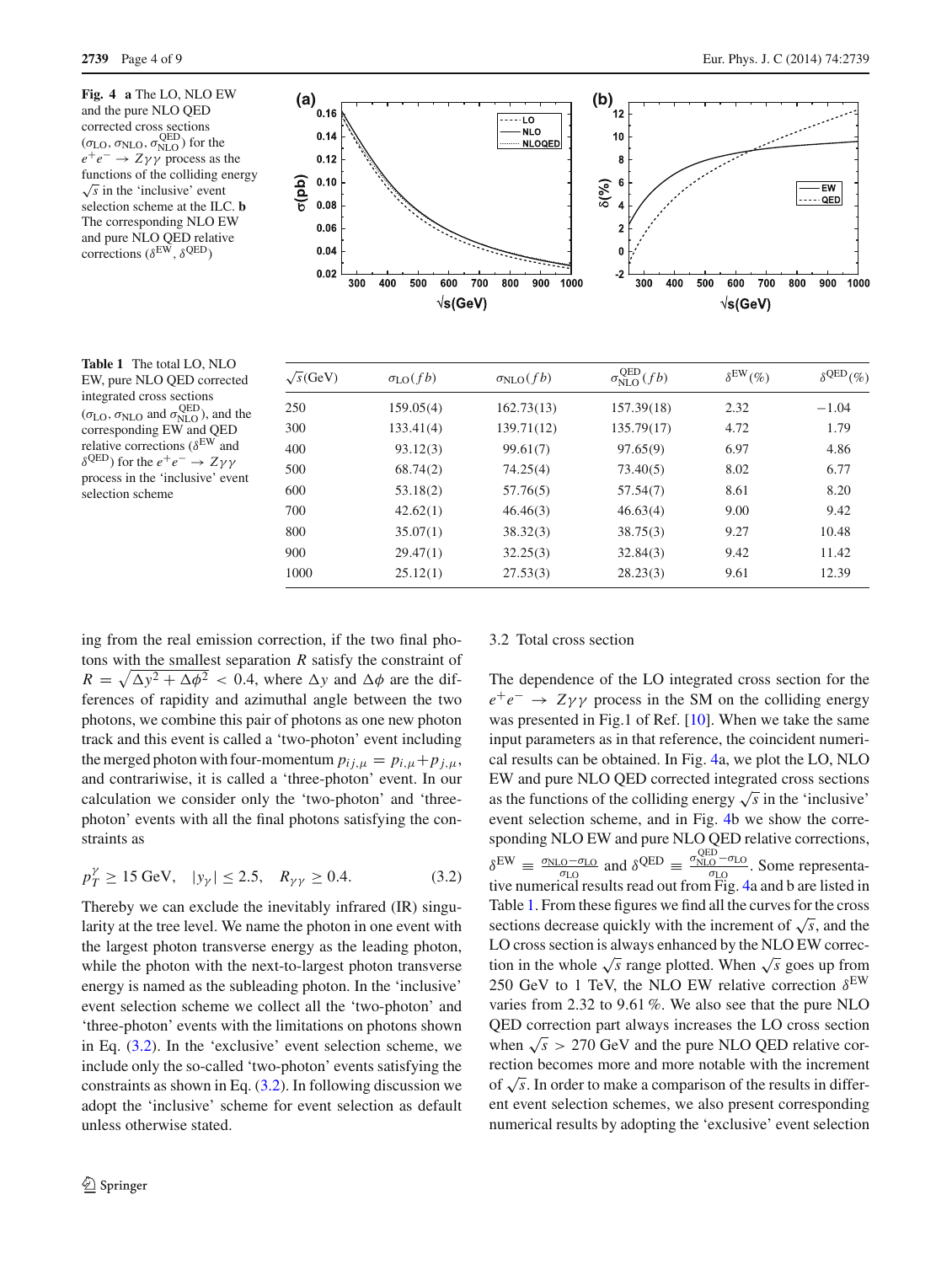<span id="page-4-0"></span>**Table 2** The total LO cross section  $(\sigma_{LO})$ , NLO EW, pure NLO QED corrected integrated cross sections ( $\sigma_{\text{NLO}}$  and  $\sigma_{\text{NLO}}^{\text{QED}}$ ), and the corresponding EW and QED relative corrections ( $\delta^{\text{EW}}$ and  $\delta^{QED}$ ) for the  $e^+e^- \rightarrow Z\gamma\gamma$ process in the 'exclusive' event selection scheme

<span id="page-4-1"></span>

| $\sqrt{s}$ (GeV) | $\sigma_{LO}(fb)$ | $\sigma_{\text{NLO}}(fb)$ | $\sigma_{\text{NLO}}^{\text{QED}}(fb)$ | $\delta^{\text{EW}}(\%)$ | $\delta^{\text{QED}}(\% )$ |
|------------------|-------------------|---------------------------|----------------------------------------|--------------------------|----------------------------|
| 250              | 159.05(4)         | 161.81(13)                | 156.47(14)                             | 1.74                     | $-1.62$                    |
| 300              | 133.41(4)         | 138.56(12)                | 134.64(12)                             | 3.86                     | 0.92                       |
| 400              | 93.12(3)          | 98.39(7)                  | 96.43(9)                               | 5.66                     | 3.55                       |
| 500              | 68.74(2)          | 73.12(4)                  | 72.26(5)                               | 6.37                     | 5.12                       |
| 600              | 53.18(2)          | 56.74(5)                  | 56.52(7)                               | 6.69                     | 6.28                       |
| 700              | 42.62(1)          | 45.53(3)                  | 45.71(4)                               | 6.83                     | 7.24                       |
| 800              | 35.07(1)          | 37.48(3)                  | 37.91(3)                               | 6.88                     | 8.09                       |
| 900              | 29.47(1)          | 31.49(3)                  | 32.08(3)                               | 6.85                     | 8.85                       |
| 1.000            | 25.12(1)          | 26.85(3)                  | 27.54(3)                               | 6.87                     | 9.64                       |



scheme in Table [2.](#page-4-0) We can see that with the same  $\sqrt{s}$  the NLO EW and pure NLO QED corrected cross sections in Table [2](#page-4-0) are less than the corresponding ones by adopting the 'inclusive' event selection scheme, due to the fact that all the so-called 'three-photon' events are abandoned in the 'exclusive' event selection scheme.

# 3.3 Kinematic distributions

We present the LO and NLO EW corrected transverse momentum and rapidity distributions of the final *Z*-boson in Fig. [5a](#page-4-1) and a, respectively. The corresponding EW relative corrections  $\delta^{EW}$  are also plotted in Fig. [5b](#page-4-1) and b, separately. There the results are obtained by taking  $\sqrt{s}$  = 500 GeV and applying the 'inclusive' event selection scheme. From Fig. [5a](#page-4-1),b we can see that the NLO EW correction enhances the LO differential cross section  $d\sigma_{LO}/dp_T^Z$  in the low  $p_T^Z$ region. The NLO relative correction always goes down with the increment of  $p_T^Z$ , and changes from being positive to negative when  $p_T^Z$  arrives at the position about 145 GeV. In Fig. [6a](#page-5-0),b, we find that the LO rapidity distribution is strengthened obviously by the NLO EW correction in the central rapidity region of *Z*-boson at the ILC, while weakened by the quantum correction in the regions of  $|y_Z| \geq 1.4$ .

The transverse momentum distributions of the leading photon (labeled by  $\gamma_1$ ) and the subleading photon (labeled

by  $\gamma_2$ ) are plotted in Fig. [7a](#page-5-1) and b, respectively. The rapidity distributions of the leading and subleading photons are presented in Fig. [8a](#page-5-2) and b, separately. In these four figures we adopt the 'inclusive' event selection scheme, and we take  $\sqrt{s}$  = 500 GeV, the cuts on photons being declared in Eq. [\(3.2\)](#page-3-0). It can be seen from both Fig. [7a](#page-5-1) and b that the LO  $p_T$  distributions for the leading and subleading photons are enhanced in the lower  $p_T$  region (i.e.,  $p_T^{\gamma_1} < 145 \text{ GeV}$  and  $p_T^{\gamma_2}$  < 75 GeV, separately), but they are suppressed in the rest of *pT* regions by the NLO corrections. The LO and NLO EW corrected transverse momentum distributions for the leading photon reach their maxima at the position about 50 GeV. While for the subleading photon, the LO and NLO EW corrected transverse momentum distributions always decrease with the increment of  $p<sub>T</sub>$ . Figure [8a](#page-5-2),b show that the rapidity distributions of the leading and subleading photons are both reinforced by the NLO EW corrections in the whole plotted rapidity region. From the figures we see that both the LO and NLO corrected rapidity distributions for the leading photon have two peaks, which are located at the positions of  $|y| \sim 1$ , in contrast the subleading photon rapidity distributions reach their maxima in the central rapidity region.

The LO and NLO EW corrected distributions of the separation  $R_{\gamma\gamma}$  between the final leading and subleading photons are plotted in Fig. [9a](#page-5-3). It shows that at both the LO and the NLO the preferred kinematical configuration of the leading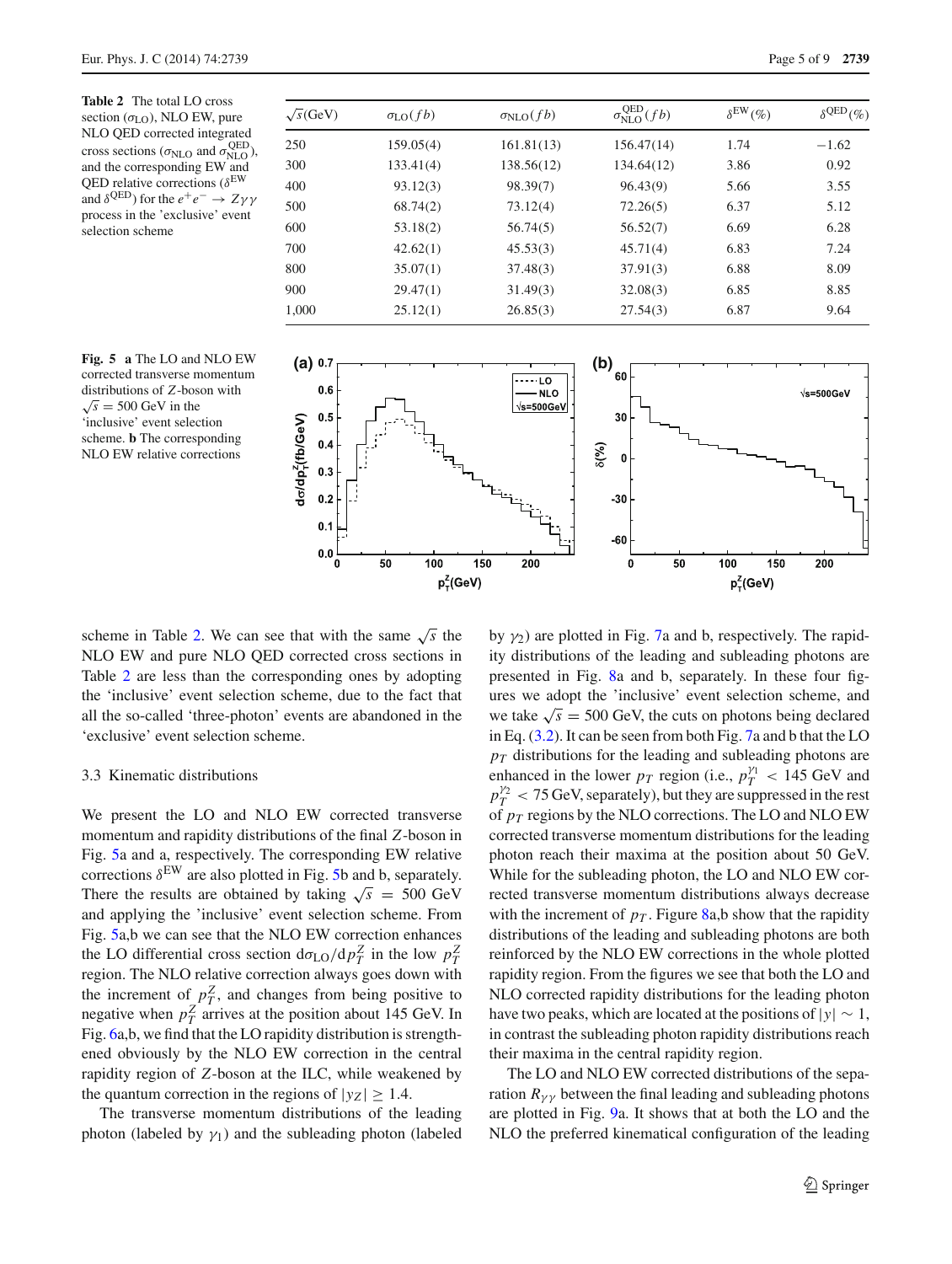<span id="page-5-0"></span>

<span id="page-5-1"></span>**Fig. 7** The LO and NLO EW corrected transverse momentum distributions of the final photons with  $\sqrt{s}$  = 500 GeV in the 'inclusive' event selection scheme. **a** For the leading photon. **b** For the subleading photon

<span id="page-5-2"></span>**Fig. 8** The LO and NLO EW corrected rapidity distributions of the final photons with  $\sqrt{s}$  = 500 GeV in the 'inclusive' event selection scheme. **a** For the leading photon. **b** For the subleading photon

<span id="page-5-3"></span>**Fig. 9 a** The LO and NLO EW corrected distributions of the separation  $R_{\gamma\gamma}$  between the final leading and subleading photons. **b** The LO and NLO EW corrected invariant mass  $M_{\gamma\gamma}$  distributions

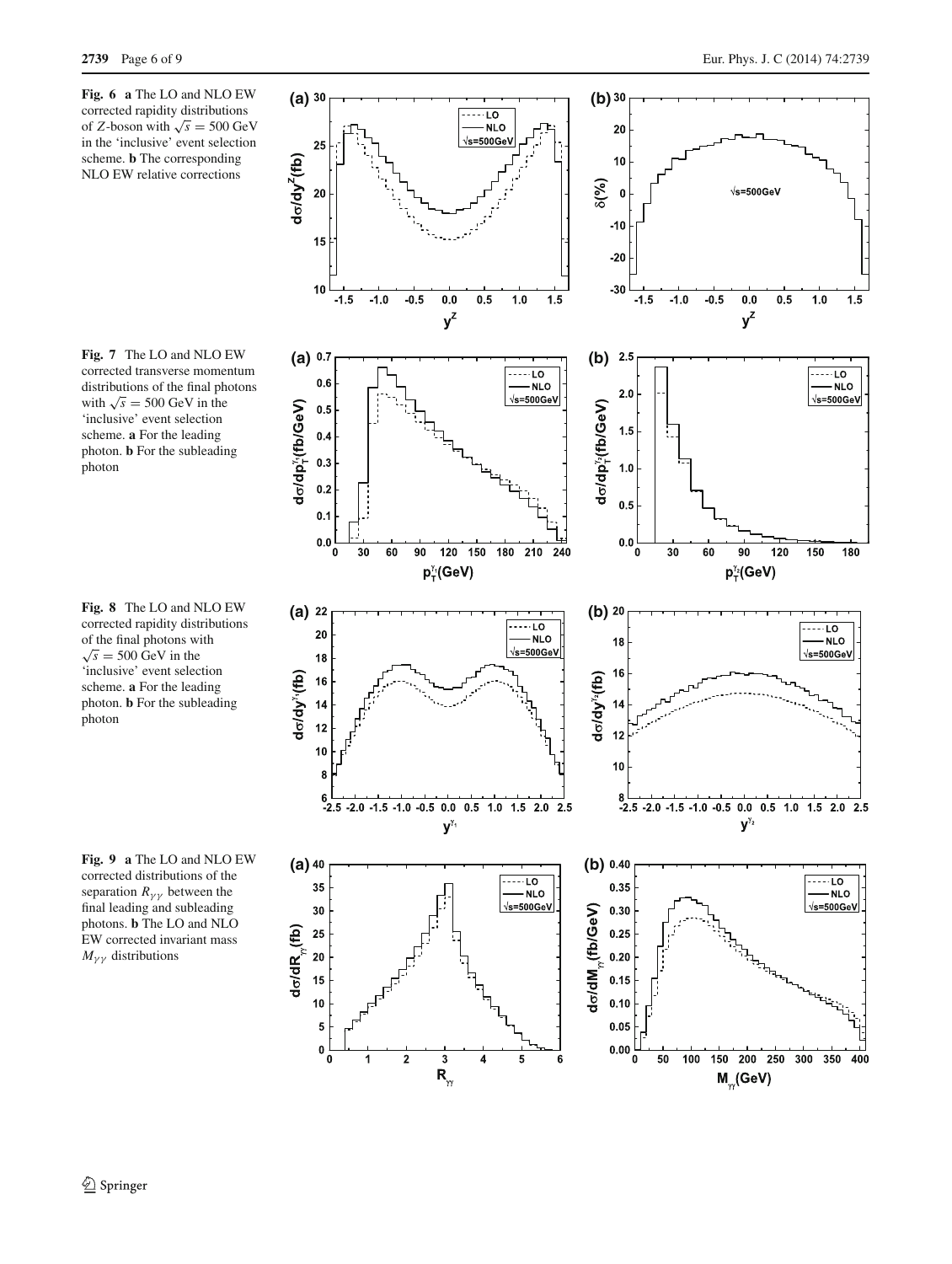<span id="page-6-0"></span>**Fig. 10** The normalized kinematic distributions for the signal process  $e^+e^- \rightarrow ZH \rightarrow Z\gamma\gamma$  and the background *e*+*e*<sup>−</sup> → *Z*γ γ process at ILC at  $\sqrt{s}$  = 500 GeV. All curves in the six figures are normalized by their total cross sections. **a** Transverse momentum distributions of the final *Z* boson. **b** Transverse momentum distributions of the leading photon. **c** Transverse momentum distributions of the subleading photon. **d** Rapidity distributions of the leading photon. **e** Rapidity distributions of the subleading photon. **f** Distributions of the separation  $R_{\nu\nu}$  between the final leading and subleading photons



and subleading photons has wide separation in the rapidity– azimuthal-angle plane, and the LO and NLO  $R_{\gamma\gamma}$  distributions reach their maxima at the location of  $R_{\gamma\gamma} \sim 3$ . In Fig. [9b](#page-5-3), we depict the LO and NLO EW corrected distributions of the invariant mass of the leading and subleading photons (denoted as  $M_{\gamma\gamma}$ ). It demonstrates that both the LO and NLO EW corrected  $M_{\gamma\gamma}$  distributions reach their maxima in the vicinity of  $M_{\gamma\gamma} \sim 100$  GeV, and the NLO EW correction enhances the LO differential cross section in the range of  $M_{\nu\nu} \leq 270$  GeV.

From Figs. [5,](#page-4-1) [6,](#page-5-0) [7,](#page-5-1) [8,](#page-5-2) [9,](#page-5-3) we can see that the phase space dependence of the NLO EW correction is nontrivial and sizable, and the NLO EW correction does not observably change the LO distribution line shape in the case of taking the 'inclusive' event selection scheme.

As we know that one of the most important reactions at the ILC for Higgs boson precision study is the  $e^+e^- \rightarrow ZH$ process followed by  $H \rightarrow \gamma \gamma$  decay, while this signal process is accompanied by a serious background process  $e^+e^-$  →  $Z\gamma\gamma$ . The one-loop radiative corrections to this signal process *e*+*e*<sup>−</sup> → *Z H* within the SM were calculated by Denner et al. [\[48](#page-8-13)]. Here we follow the strategy used in Ref. [\[48](#page-8-13)] for the calculation of the  $e^+e^- \rightarrow ZH$  process up to the EW NLO within the SM, and we adopt the input parameters presented in our work (see Section III.1) to calculate the LO and NLO EW corrected results for the  $e^+e^-$  →  $ZH$  →  $Z\gamma\gamma$  signal process. The decay width of the SM Higgs is obtained by using the program HDECAY [\[46](#page-8-11)]. Since the kinematics of the signal events is distinctively different from that of background events. This difference can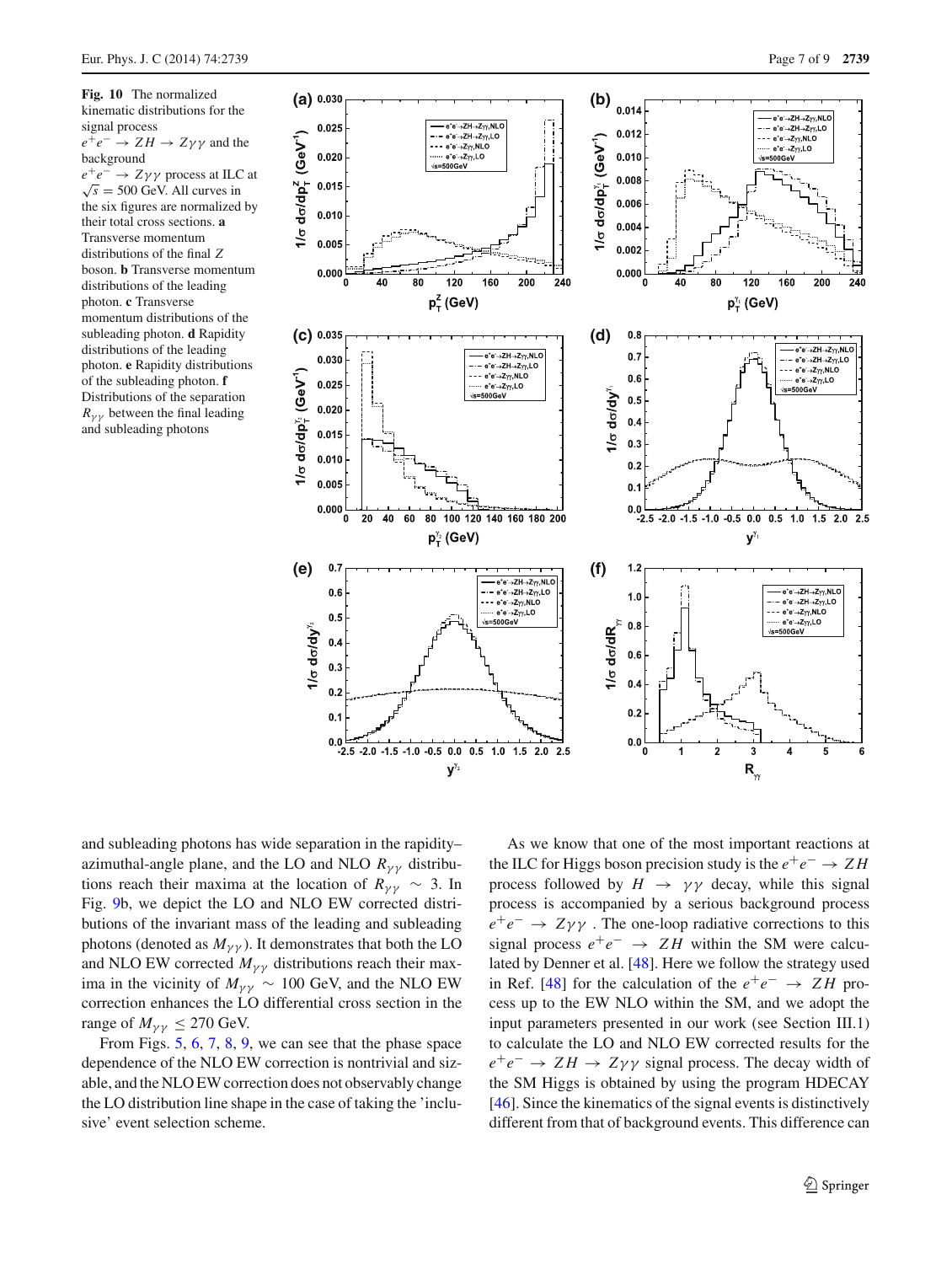be used to suppress the background and enhance the ratio of signal to background (S/B). Taking advantage of the kinematic difference, we expect that we can impose the optimal cuts to extract the signal  $e^+e^- \rightarrow ZH \rightarrow Z\gamma\gamma$  from the SM background  $e^+e^- \rightarrow Z\gamma\gamma$  efficiently. To illustrate the distribution differences between the signal and the background, we present the normalized LO and NLO EW corrected distributions of various kinematic observables of the final particles for the signal process  $e^+e^- \rightarrow ZH \rightarrow Z\gamma\gamma$  and the background process  $e^+e^- \rightarrow Z\gamma\gamma$  in Fig. [10a](#page-6-0)–f. All the results are presented in conditions of  $\sqrt{s} = 500 \text{ GeV}, p_T^{\gamma} \ge$ 15 GeV,  $|y_{\gamma}| \le 2.5$ ,  $R_{\gamma\gamma} \ge 0.4$ , and the 'inclusive' event selection scheme. We show the  $p<sub>T</sub>$  distributions of the final *Z*-boson, leading photon and subleading photon in Fig. [10a](#page-6-0)– c, separately. We see that, compared to the background, the typical feature of the signal is that the final state particles are distributed in the large transverse momentum regions, especially for the final *Z*-boson and the leading photon. The normalized rapidity distributions of the final leading and subleading photons are demonstrated in Fig. [10d](#page-6-0) and e, respectively. It shows that the leading and subleading photons from Higgs boson decay, mainly appear in the central rapidity region, while the corresponding distributions for the background process are rather flat. We can see also from Fig. [10f](#page-6-0) that the leading and subleading photons produced in the background are more dramatically separated than in the signal process  $e^+e^- \rightarrow ZH \rightarrow Z\gamma\gamma$ . From all of Fig. [10a](#page-6-0)–f, we can conclude that if we take some proper cuts on kinematic variables of the final *Z*-boson and photons, the background from the  $e^+e^- \rightarrow Z\gamma\gamma$  process can be significantly suppressed.

# **4 Summary**

The  $e^+e^ \rightarrow$  *Zyy* process is very important for understanding the nature of the Higgs boson and searching for new physics beyond the SM. In this work we report on our calculation of the full NLO EW contributions to the  $e^+e^- \rightarrow Z\gamma\gamma$ process in the SM, and we analyze the EW quantum effects on the total cross section and the kinematic distributions of the final particles. We study the dependence of the  $Z\gamma\gamma$  production rate on the event selection scheme and provide distributions of some important observables. We find that the full NLO EW corrections can enhance the LO total cross sections quantitatively from 2.32 to 9.61 % when colliding energy goes up from 250 GeV to 1 TeV, and the size of the NLO correction exhibits a strong dependence on the observable and on phase space. We conclude that in studying the signal process  $e^+e^- \rightarrow ZH \rightarrow Z\gamma\gamma$ , the background events of  $e^+e^ \rightarrow$   $Z\gamma\gamma$  process can be suppressed significantly if we take appropriate kinematic cuts on the final products.

 $\mathcal{D}$  Springer

**Acknowledgments** This work was supported in part by the National Natural Science Foundation of China (Grants. No. 11275190, No.11375 008, No.11375171), and the Fundamental Research Funds for the Central Universities (Grant. No. WK2030040044).

**Open Access** This article is distributed under the terms of the Creative Commons Attribution License which permits any use, distribution, and reproduction in any medium, provided the original author(s) and the source are credited.

Funded by SCOAP<sup>3</sup> / License Version CC BY 4.0.

# <span id="page-7-10"></span>**References**

- <span id="page-7-0"></span>1. L. Evans, P. Bryant (eds.), LHC Machine, JINST **3** (2008) S08001
- <span id="page-7-1"></span>2. C.M.S. Collaboration, S. Chatrchyan et al. Phys. Lett. B **716**, 30 (2012)
- <span id="page-7-2"></span>3. ATLAS Collaboration, G. Aad et al., Phys. Lett. B 716, 1 (2012)
- <span id="page-7-3"></span>4. H. Baer, et al., The International Linear Collider Technical Design Report-Volume 2: Physics., [arXiv:1306.6352](http://arxiv.org/abs/arXiv:1306.6352) [hep-ph]
- <span id="page-7-4"></span>5. D.M. Asner, et al., ILC Higgs White Paper, [arXiv:1310.0763](http://arxiv.org/abs/arXiv:1310.0763) [hepph]
- <span id="page-7-5"></span>6. J.F. Gunion, P.C. Martin, Phys. Rev. Lett. **78**, 4541 (1997)
- <span id="page-7-6"></span>7. E. Boos, J.-C. Brient, D.W. Reid, H.J. Schreiber, R. Shanidze, Eur. Phys. J. C **19**, 455 (2001)
- <span id="page-7-7"></span>8. G. Belanger, F. Boudjema, Phys. Lett. B **288**, 201 (1992)
- 9. G. Belanger, F. Boudjema, Y. Kurihara, D. Perret-Gallix, A. Semenov, Eur. Phys. J. C **13**, 283 (2000)
- <span id="page-7-21"></span>10. W.J. Stirling, A. Werthenbach. Eur. Phys. J. C **14**, 103 (2000)
- 11. W.J Stirling, A. Werthenbach. Phys. Lett. B **466**, 369 (1999)
- 12. G. Montagna, M. Moretti, O. Nicrosini, M. Osmo, F. Piccinini, Phys. Lett. B **515**, 197 (2001)
- <span id="page-7-8"></span>13. S. Villa, Nucl. Phys. Proc. Suppl. **142**, 391 (2005)
- <span id="page-7-9"></span>14. The L3 Collaboration, P. Achard et al., Phys. Lett. B **540**, 43 (2002)
- <span id="page-7-11"></span>15. A. Lazopoulos, K. Melnikov, F. Petriello, Phys. Rev. D **76**, 014001 (2007)
- 16. V. Hankele, D. Zeppenfeld, Phys. Lett. B **661**, 103 (2008)
- 17. F. Campanario, V. Hankele, C. Oleari, S. Prestel, D. Zeppenfeld, Phys. Rev. D **78**, 094012 (2008)
- 18. T. Binoth, G. Ossola, C.G. Papadopoulos, R. Pittau, JHEP **0806**, 082 (2008)
- 19. G. Bozzi, F. Campanario, V. Hankele, D. Zeppenfeld, Phys. Rev. D **81**, 094030 (2010)
- 20. G. Bozzi, F. Campanario, M. Rauch, H. Rzehak, D. Zeppenfeld, Phys. Lett. B **696**, 380–385 (2011)
- 21. U. Baur, D. Wackeroth, M. M. Weber, PoS **RADCOR2009**, 067 (2010)
- 22. G. Bozzi, F. Campanario, M. Rauch, D. Zeppenfeld, Phys. Rev. D **83**, 114035 (2011)
- <span id="page-7-12"></span>23. G. Bozzi, F. Campanario, M. Rauch, D. Zeppenfeld, Phys. Rev. D **84**, 074028 (2011)
- <span id="page-7-13"></span>24. D.T. Nhung, L.E. Duc Ninh, M.M. Weber, NLO corrections to WWZ production at the LHC, [arXiv:1307.7403](http://arxiv.org/abs/arXiv:1307.7403)
- <span id="page-7-14"></span>25. J.-J. Su, W.-G. Ma, R.-Y. Zhang, S.-M. Wang, L. Guo, Phys. Rev. D **78**, 016007 (2008)
- 26. W. Sun, W.-G. Ma, R.-Y. Zhang, L. Guo, M. Song, Phys. Lett. B **680**, 321 (2009)
- <span id="page-7-15"></span>27. F. Boudjema, L.D. Ninh, S. Hao, M.M. Weber. Phys. Rev. D **81**, 073007 (2010)
- <span id="page-7-16"></span>28. T. Hahn, Comput. Phys. Commun. **140**, 418 (2001)
- <span id="page-7-17"></span>29. T. Hahn, M. Perez-Victoria, Comput. Phys. Commun. **118**, 153 (1999)
- <span id="page-7-18"></span>30. A. Denner, S. Dittmaier, Nucl. Phys. B **658**, 175 (2003)
- <span id="page-7-19"></span>31. G. Passarino, M. Veltman, Nucl. Phys. B **160**, 151 (1979)
- <span id="page-7-20"></span>32. L.D. Landau, Dokl. Akad. Nauk., USSR **60**, 207 (1948)